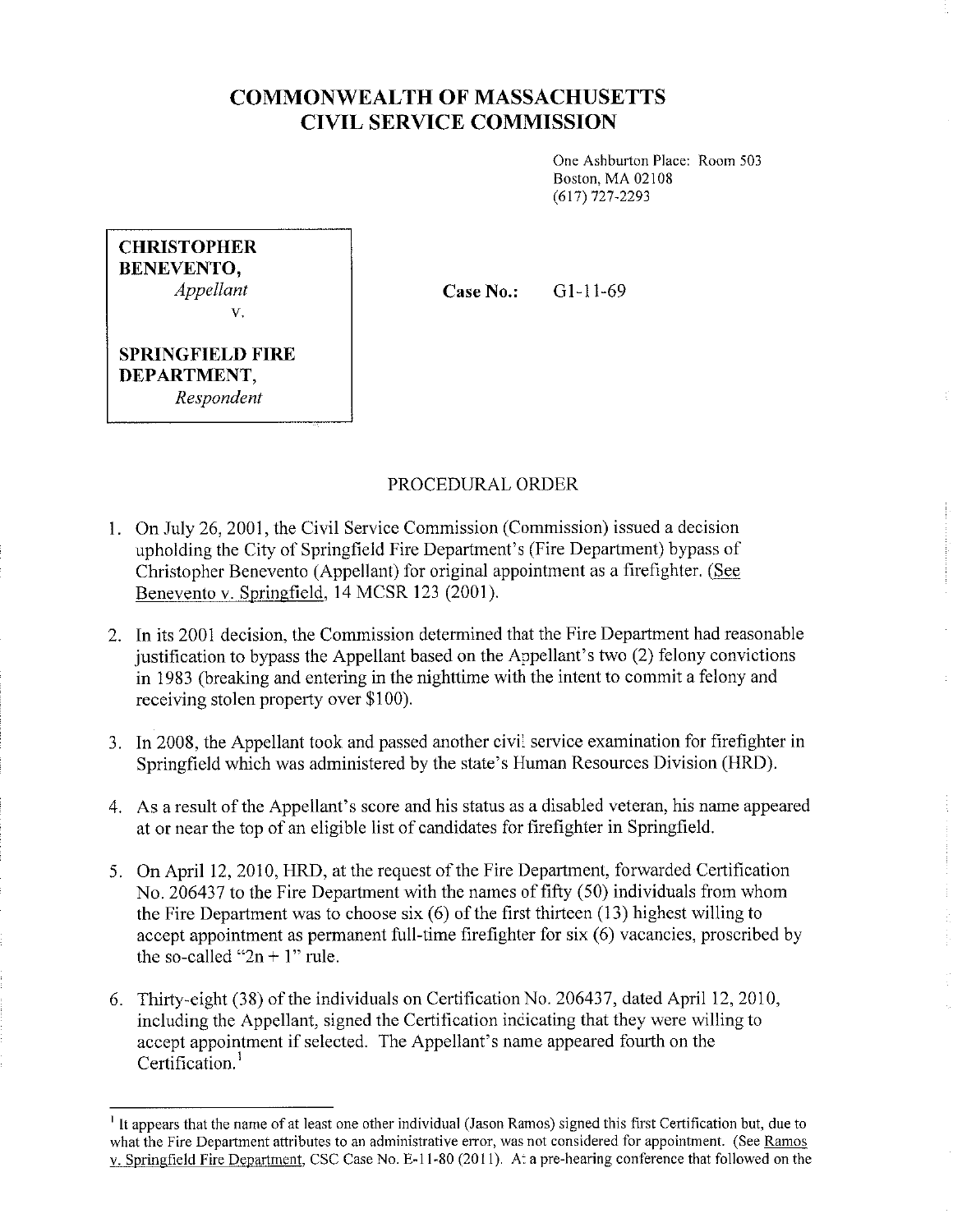- 7. For reasons unknown to the Commission at this time, the Fire Department apparently requested additional names from HRD for the six (6) vacancies.
- 8. On April 28, 2010, HRD forwarded an additional seventy-four (74) names of candidates willing to accept appointment, all of whom were ranked below the thirty-eight (38) individuals willing to accept appointment from the Certification issued by HRD on April 12, 2010. Fifty-seven (57) of these individuals signed the Certification as willing to accept appointment if selected.
- 9. One of the individuals whose name appeared on the second set of names was the son of a Deputy Fire Chief who was involved in reviewing those candidates whose name appeared on the first Certification issued to the City on April 12, 2010.
- 10. The Deputy Fire Chief reviewed the Appellant's application and recommended to the Fire Commissioner that he not be appointed.
- 11. On September 1, 2010, the Fire Department notified HRD that it was bypassing the Appellant for the same reasons proffered in 2001 – the Appellant's two felony convictions in 1983.
- 12. On February 11, 2011, HRD notified the Appellant that it had accepted the reasons for bypassing him and informed him of his right to file an appeal with the Commission.
- 13. The Deputy Fire Chief's son, a lower-ranked candidate, who came from the second set of 74 names, was selected for appointment.
- 14. On March I, 2011, the Appellant, who has been employed by the City of Springfield in a different capacity for many years, filed a bypass appeal with the Commission. As part of his bypass appeal, the Appellant also raised procedural issues on his appeal form, including a complaint that the selected candidates were allegedly appointed on January 3, 2011, more than a month prior to HRD accepting the reasons for bypass.
- 15. On March 23, 2011, a pre-hearing conference was held by the Commission at the Springfield State Building in Springfield. HRD was not in attendance at the pre-hearing and none of the traditional information provided to the Commission from HRD was available (i.e. - eligible list, Certifications, etc.)
- 16. At the outset of the pre-hearing, the Appellant objected to the presence of the Deputy Fire Chief as his son had been appointed as part of the same hiring process.
- 17. The Deputy Fire Chief confirmed that his son, whose name appeared on the second list of names sent to the Fire Department on April 28, 2010, was selected for appointment during the same hiring cycle. The Deputy Fire Chief stated that he participated in the initial phase of the selection process only (including that of the Appellant) because his son's name was not on the first list of names sent to the Fire Department and it was not anticipated that any additional names would be requested from HRD at the outset of the hiring process.

same day, the Fire Department asked that the error be corrected by placing his name at the top of the next Certification.)